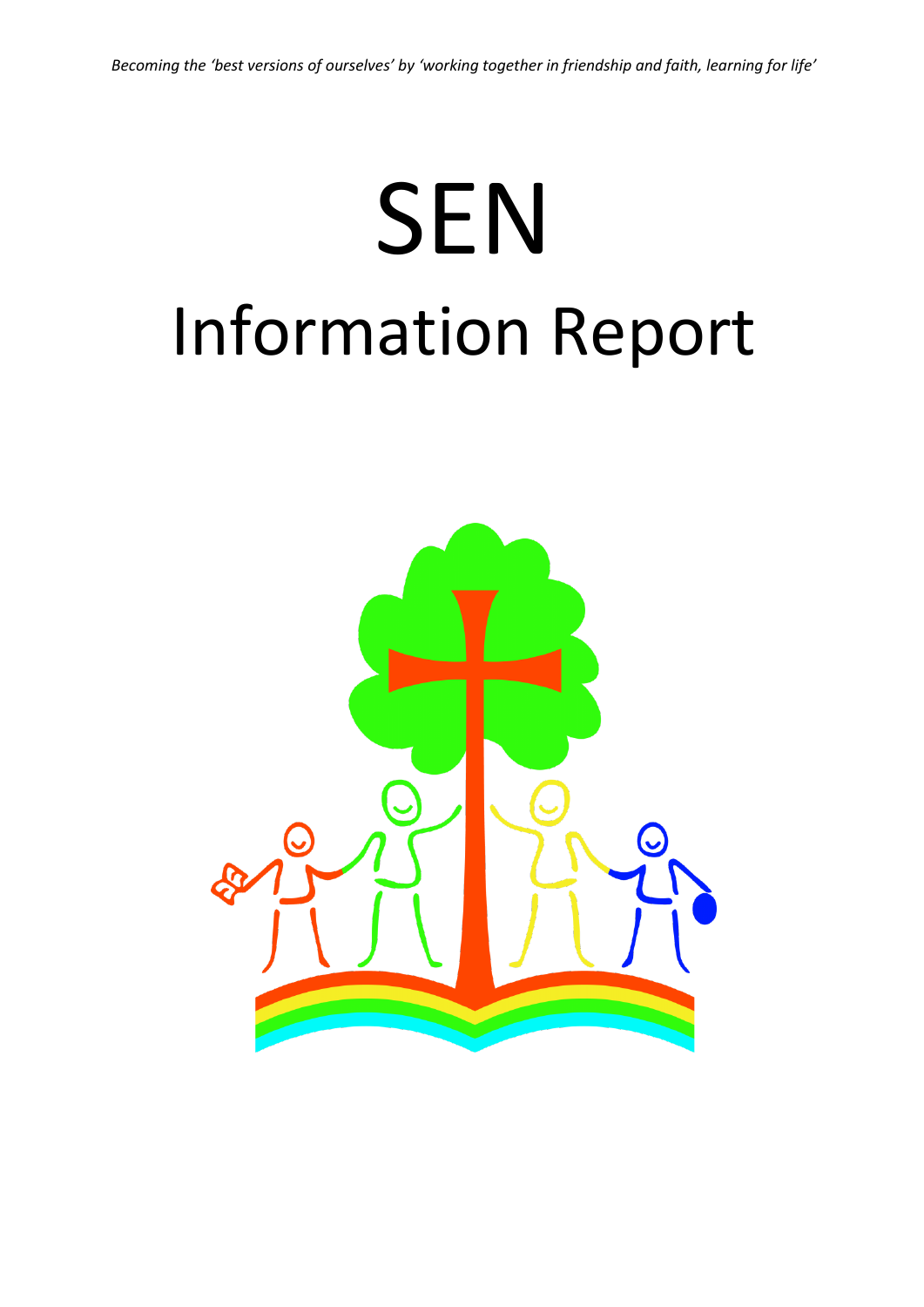# **SEN Information - for parents of children with SEND**

Welcome to our Special educational Needs and Disability (SEND) pages. We hope you will find these pages helpful in discovering the ways in which St. John's works to support SEND students to reach their full potential.

Our Special Educational Needs and Disability Co-ordinator is **Sarah Foster.** Our Governor with responsibility for SEND is **Lynn Fieldsend.**

Our school is committed to the development of the whole child within a Christian setting. **We believe that….**

- <sup>o</sup> All pupils are of equal value regardless of their gender, age, race, sexual orientation, culture, creed, faith or ability.
- <sup>o</sup> All pupils are entitled to a high quality learning experience in a stimulating, safe and secure environment that encourages confidence, independence and respect.
- $\circ$  Enjoyment of learning, positive attitudes and a healthy lifestyle are fostered by celebrating achievement and applauding good behaviour.

St John's is an inclusive school and we believe that our community should reflect God's wish that every child is welcomed, valued, treated with respect and should be provided with the opportunity to achieve his or her full potential. St John's uses its best endeavours to ensure that the provision for **all** its pupils is of the highest possible standard, whilst acknowledging that we are continuously striving to improve our practice. We are committed to narrowing the attainment gap between children with SEND and their non SEND peers in a variety of ways, which are detailed on these pages.

Our school has a Special Educational Needs and Disabilities Co-ordinator (SENDCo) who is responsible for the management of provision for SEND children. The SENDCo will also support and coach teachers and other staff to enable them to provide appropriate focussed provision for children in their class with SEND. However, all teachers are teachers of SEND and as such provide quality teaching which takes account of the particular needs of SEND pupils within the classroom.

Special educational provision is provision that is additional or different to that made generally for other children of the same age. This means that the provision goes beyond the differentiated approaches and learning arrangements usually provided as part of high quality teaching and learning. It may take the form of additional support from within school or involve specialist support staff or services.

*The school works with due regard to the SEND Code of Practice (2014) and the Equality Act (2010)*

*<https://www.gov.uk/government/publications/special-educational-needs-sen-code-of-practice>*

# Barnsley SEND Local offer:

*[https://www.barnsley.gov.uk/services/children-families-and-education/children-with-special](https://www.barnsley.gov.uk/services/children-families-and-education/children-with-special-educational-needs-and-disabilities-send/send-local-offer/)[educational-needs-and-disabilities-send/send-local-offer/](https://www.barnsley.gov.uk/services/children-families-and-education/children-with-special-educational-needs-and-disabilities-send/send-local-offer/)*

# **What is a special educational need?**

'A child or young person has SEN if they have a learning difficulty or disability which calls for special educational provision to be made for them. A child of compulsory school age or a young person has a learning difficulty or disability if they:

a. have a significantly greater difficulty in learning than the majority of others of the same age: or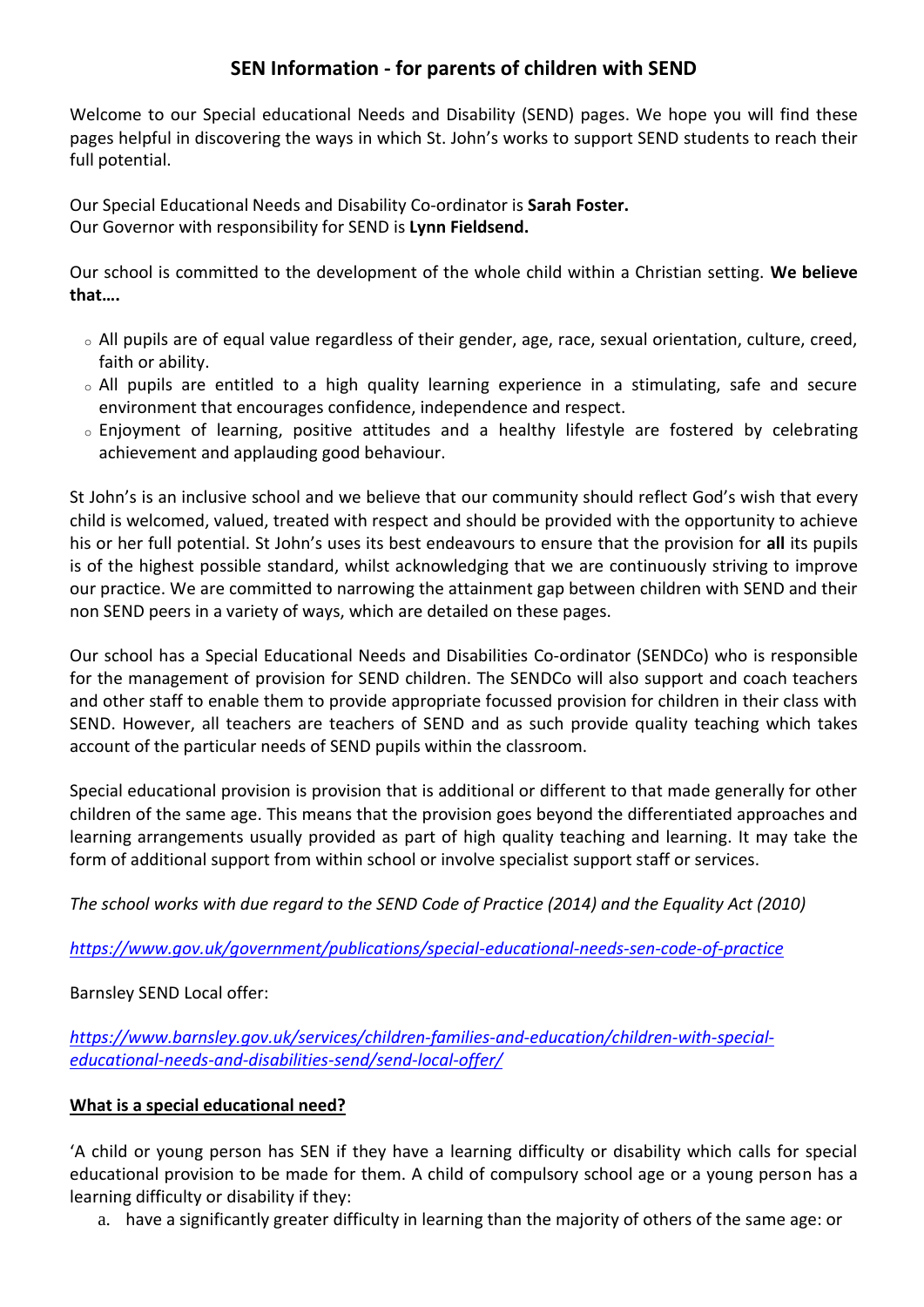b. have a disability which prevents or hinders them from making use of educational facilities of a kind generally provided for others of the same age in mainstream school or mainstream post -16 institutions.

A child under compulsory school age has special educational needs if they fall within the definition at (a) or (b) above or would do so if special educational provision was not made for them. *(Clause 20 Children and Families Act 2014) (SEN Code of Practice 2014, 1.8)* 

# **What is a disability?**

The Equality Act 2010 states that a person has a disability if they have a physical or mental impairment and the impairment has a substantial and long term adverse effect on their ability to carry out day-today activities.

A physical or mental impairment includes: learning difficulties including specific learning difficulties; medical conditions including epilepsy, diabetes, more severe forms of asthma and eczema; autism; speech, language and communication, visual and hearing impairments. If the impairment has a substantial and long-term effect on a person's ability to carry out normal day-to-day activities it may amount to a disability.

# **What should I do if I think my child has a Special needs or a disability?**

If you feel that your child may have SEND then you should ask to speak to your child's class teacher in the first instance. If they are unable to see you straight away they will be more than happy to make an appointment, where you can discuss your concerns in more detail. The school closely monitors all of its children with special needs and at the meeting we may feel that we do need to put in place some strategies and interventions to try and remove your child's barriers to learning.

In accordance with the SEND code of practice, the school uses a graduated approach when meeting the needs of children with SEND. For many children, simple changes to the way that the curriculum is delivered can have a significant impact on removing the barriers to their learning and, with these changes in place, they are soon able to close the gaps with their peers and make in some cases, expected levels of progress. In school we call this 'differentiating the curriculum'. Your child's class teacher will be doing this on a daily basis for all lessons, in order to ensure that all the children in the class can make the most of the learning experiences presented.

For some children this may not be enough to help them make adequate progress and they may need something which is 'additional to and different from' that which is normally provided for all children. In our school here at St John's, if your child requires this level of support the school will monitor them according to the SEND Code of Practice (2014). You will be kept informed of the additional support that your child is receiving. This may mean that the class teacher may be using different strategies to help your child learn, or perhaps your child will be receiving some additional support in a small group alongside other children with similar needs. The small group work will be carefully targeted to address your child's identified area of need and their progress will be closely monitored and evaluated.

If you would like some guidance on how to support your child at home, please contact their class teacher for some suggestions. The most important thing is to try and make the learning fun and to provide lots of praise and encouragement.

The school will monitor your child at this stage for a period of time. You will be kept informed of their progress through termly Child Focused Plan (CFP) meetings. At the meeting, your child's class teacher will share with you how they plan to personalise learning for your child. Often this level of support, in addition to the classroom curriculum differentiation, is sufficient to mean that your child no longer has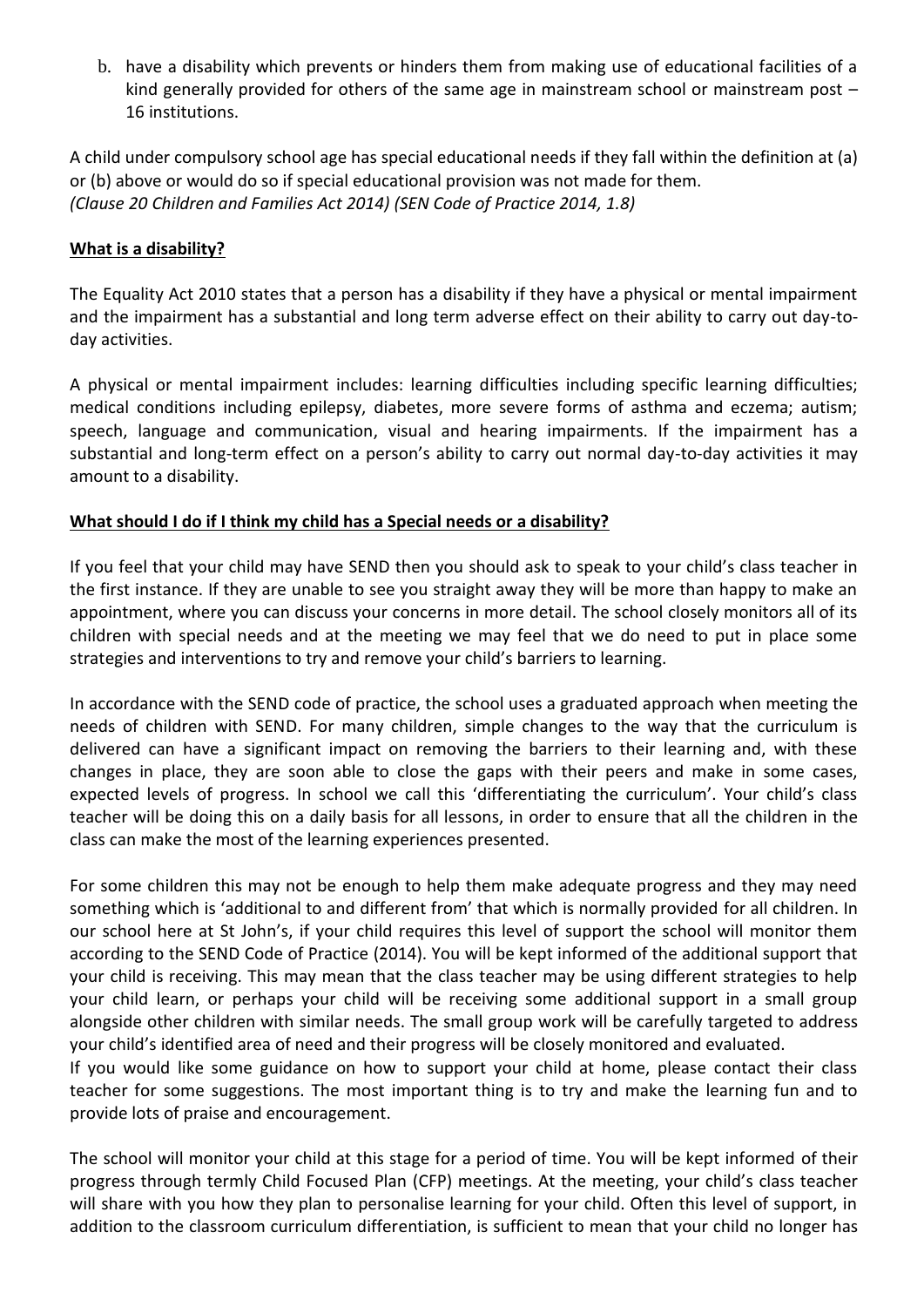barriers to their learning and they start to make progress. However, for some children this may not be enough and the school, with your permission, will make the decision to increase the level of support provided. Simply putting it, through discussions with parents, the school has decided to involve some external professionals or agencies to provide them with more specialist advice and guidance in order to support. This might be from an Educational Psychologist; Speech and Language Therapist; Occupational/ Physiotherapist; Special Advisory Teacher; or a medical professional. If your child's needs are wide ranging or more complex, then it may involve several of these people who will need to work in a co-ordinated way.

As more people become involved in helping the school to meet your child's needs Mrs Foster (SENDCo) may talk to you about holding an Early Help Assessment (EHA) meeting. Once established, the EHA will help the school to organise a Team Around the Family Meeting (TAF) where everyone, including yourself can sit down together and discuss the best way forward to help you at home and the school help your child make progress. On their TAF action plan all additional more specialist strategies and interventions that will be used to support your child and remove the barriers to your child's learning and behaviour challenges, will be recorded alongside their CFP. In addition, some staff or the whole school may undertake specific training in order to help ensure that the environment and strategies used are appropriate to meet your child's needs and teachers and teaching assistants have the relevant skills. You will be kept informed all the way through the process and will be able to make suggestions as to how you can help at home to ensure all round support for your child.

For the majority of children, actions taken using this graduated approach often mean that the child begins to make adequate or expected levels of progress. If this is the case, then the school, following discussions with yourself, may decide to continue to monitor your child or even decide that they no longer need any additional support because they are making good progress.

Only a very small percentage of children require support of an additional nature beyond this. If this is the case, then the SENDCo may discuss with you the possibility of asking the Local Authority (LA) to undertake an assessment of your child's needs. If this is considered appropriate, then the school will collect together all your child's information and evidence of all the carefully evaluated additional strategies and interventions that have been put into place and send it off to the local authority for them to consider the information at a panel meeting and make a decision whether or not to carry out an assessment of your child's needs, this is known as Educational, Health social care needs assessment (EHCNA). Whilst this is taking place the school will continue to meet your child's needs with the support that is already in place.

Once the Local Authority receives a request to consider whether to make an assessment or not, a legal timescale begins. The process of the assessment is carefully bound by the legislation and guidance with the SEND Code of Practice. The SENDCo will be able to explain the process and timescales to you or alternatively you can find this in the SEND Code of Practice (2014).

[\(https://www.gov.uk/government/uploads/system/uploads/attachment\\_data/file/273877/special\\_edu](https://www.gov.uk/government/uploads/system/uploads/attachment_data/file/273877/special_educational_needs_code)of_practice.pdf) cational needs code)of practice.pdf)

If the decision is made to go ahead with an assessment then the Local Authority will signpost you to guidance and support that will assist you through the process, for example core assets.

# **What can I expect St John's to be doing, in order to meet my child's Special Educational Needs?**

'Quality First Teaching' is an entitlement for all children and we are constantly striving to ensure that this is of a 'good' or 'outstanding' quality at all times in school. This is the classroom teaching that your child receives on a daily basis from the class teacher. Lessons are carefully differentiated to take into account the different learning styles and abilities. Teaching and learning is carefully targeted to meet individual need. This is called personalised learning.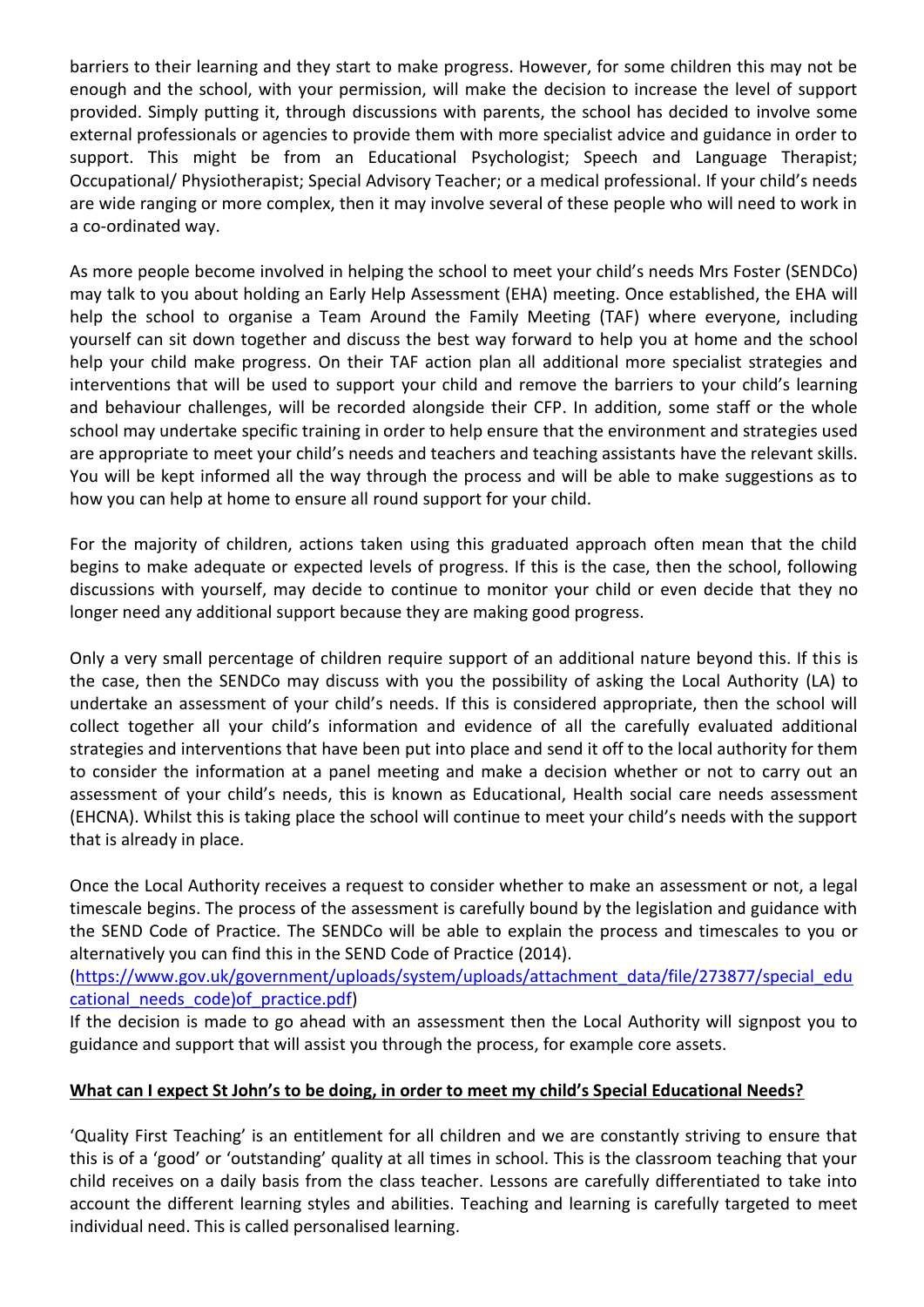Where appropriate, children may have access to additional small group activities for short periods of time alongside other children with similar needs. This may be to undertake work on particular intervention programmes or simply as a means of facilitating opportunities to revisit skills, or knowledge where they may need additional practice or over-learning. The work carried out in small groups is carefully overseen by the class teacher who is responsible for monitoring the child's progress and targeting the support carefully. The school currently has the following group interventions available for children;

- <sup>o</sup> Thumbs up (social skills),
- <sup>o</sup> THRIVE,
- <sup>o</sup> Lego club,
- $\circ$  Keep up daily 1:1 sessions following Read Write Inc
- <sup>o</sup> Fresh start (Y5 and 6)
- <sup>o</sup> Small group comprehension skills practise
- <sup>o</sup> Dough Gym (intervention for fine motor skills, focusing on improvement and durability of handwriting),
- <sup>o</sup> IDL Literacy and numeracy
- <sup>o</sup> Handwriting group
- <sup>o</sup> Music Therapy
- <sup>o</sup> Welcomm NELI (Nuffield Early Language Intevention)
- <sup>o</sup> Maths Catch up
- <sup>o</sup> Social Stories
- <sup>o</sup> Zones of regulations

However, if a child needed something outside of these interventions, then this would be considered. Some children may require interventions of a 1:1 nature for very short periods of time. Again these are overseen by the class teacher and progress is carefully monitored. The school currently has the following 1:1 interventions available for those children for whom it is deemed appropriate,

- <sup>o</sup> Daily 1:1 for Read Write Inc
- <sup>o</sup> Catch up maths
- <sup>o</sup> Jump ahead
- <sup>o</sup> Thrive
- <sup>o</sup> Zones of Regulations
- <sup>o</sup> IDL literacy and numeracy

However, should a child need something different then this would be considered. The Headteacher and SENDCo oversee the allocation of 1:1, group interventions support timetable for the school.

#### **How will my child's learning needs be assessed and their progress monitored?**

The school has a rigorous programme for assessing children's learning. Some assessment takes place at the end of specific pieces of work to inform teacher's planning of the children's next steps in learning. Also, on-going assessments takes place on a daily basis to ensure that the opportunities presented to children are appropriate to meet needs and aid their learning and development.

The same systems and procedures are in place for children with special educational needs. In some instances, additional assessment may be appropriate for children with special educational needs in order to provide further information to determine their strengths and areas for development. The school has access to the following assessments if they are deemed necessary to identify their needs,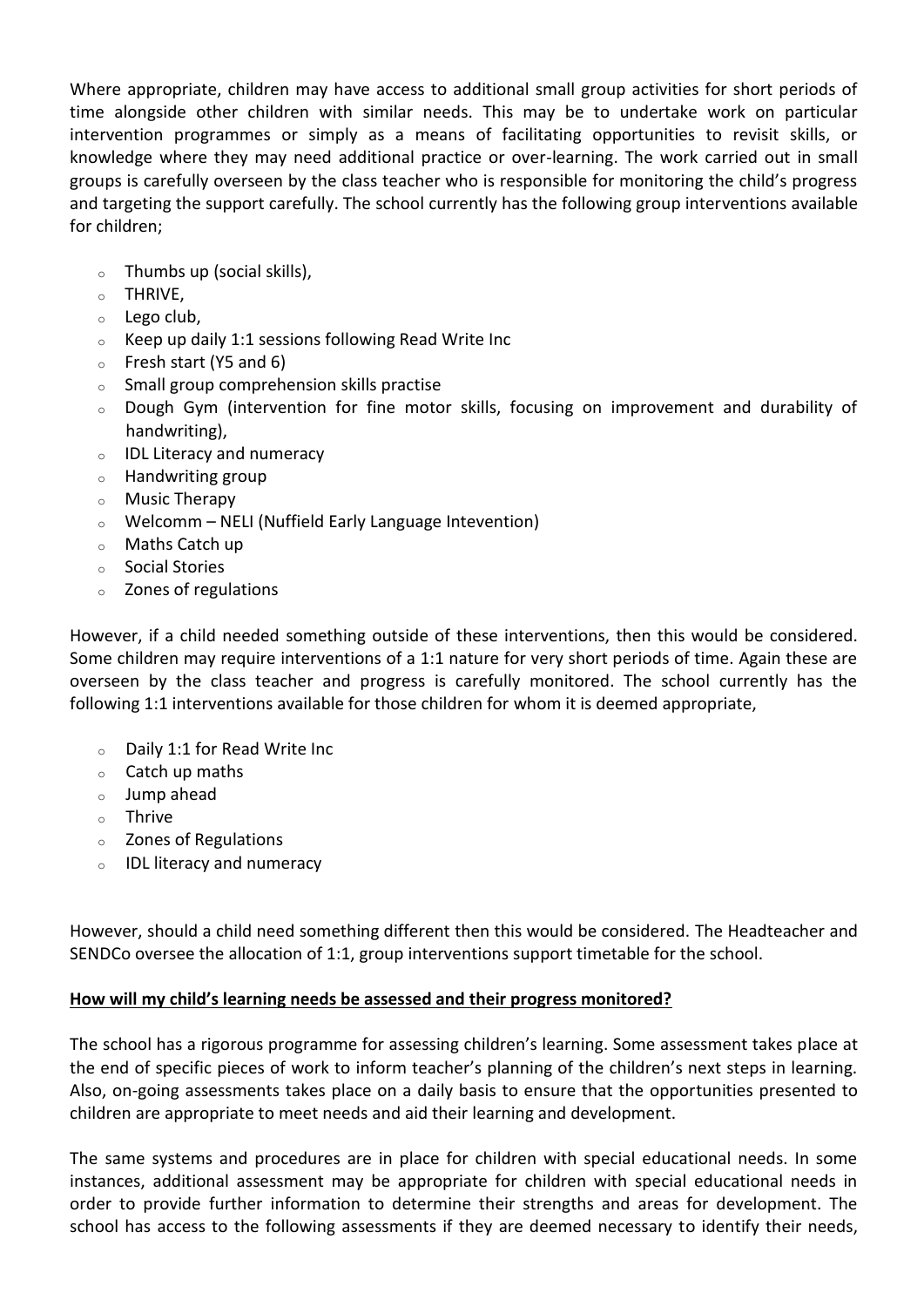NELI (Nuffield Early Language Intervention), Dyslexia Screening Test (DST) NFER (Baseline assessments) The class teacher / SENDCo will be happy to discuss any additional assessment used, the results achieved and the implications for future learning. However, it is felt that something more specialised is required then the relevant service could be constructed to discuss this.

St John's set aspirational targets for all its children including those with special educational needs. Individual targets are shared with children so that they are aware of what they need to learn next. Children with special educational needs, who have a CFP, have their contributions to the setting of new targets taken into account. Once a new CFP has been written the school will carefully monitor the progress being made. If it is felt that the targets are inappropriate for any reason, then the school will discuss more appropriate targets with parents at the earliest opportunity rather than waiting for an inappropriate CFP to run its full course.

#### **How effective is the school's provision for children with Special educational Needs?**

The school has a robust policy for special educational needs. The policy is implemented by all members of staff and its effectiveness is monitored and evaluated by the Governing Body on an annual basis. The SENDCo meets with the SEND Governor on a termly basis, enabling up to date general information on the progress of children with SEND and the provision made for them to be shared with the whole governing body. Information from parental questionnaires and children's comments are reported to the Governing Body in relation to the support provided or feedback on the effectiveness of new resources. This will also help us to ensure that we make the necessary developments to ensure we have used our best endeavours to minimise the gaps in our provision for children with SEND.

#### **Admission to school.**

The school will admit children with EHC Plans, in which the school is named within the plan.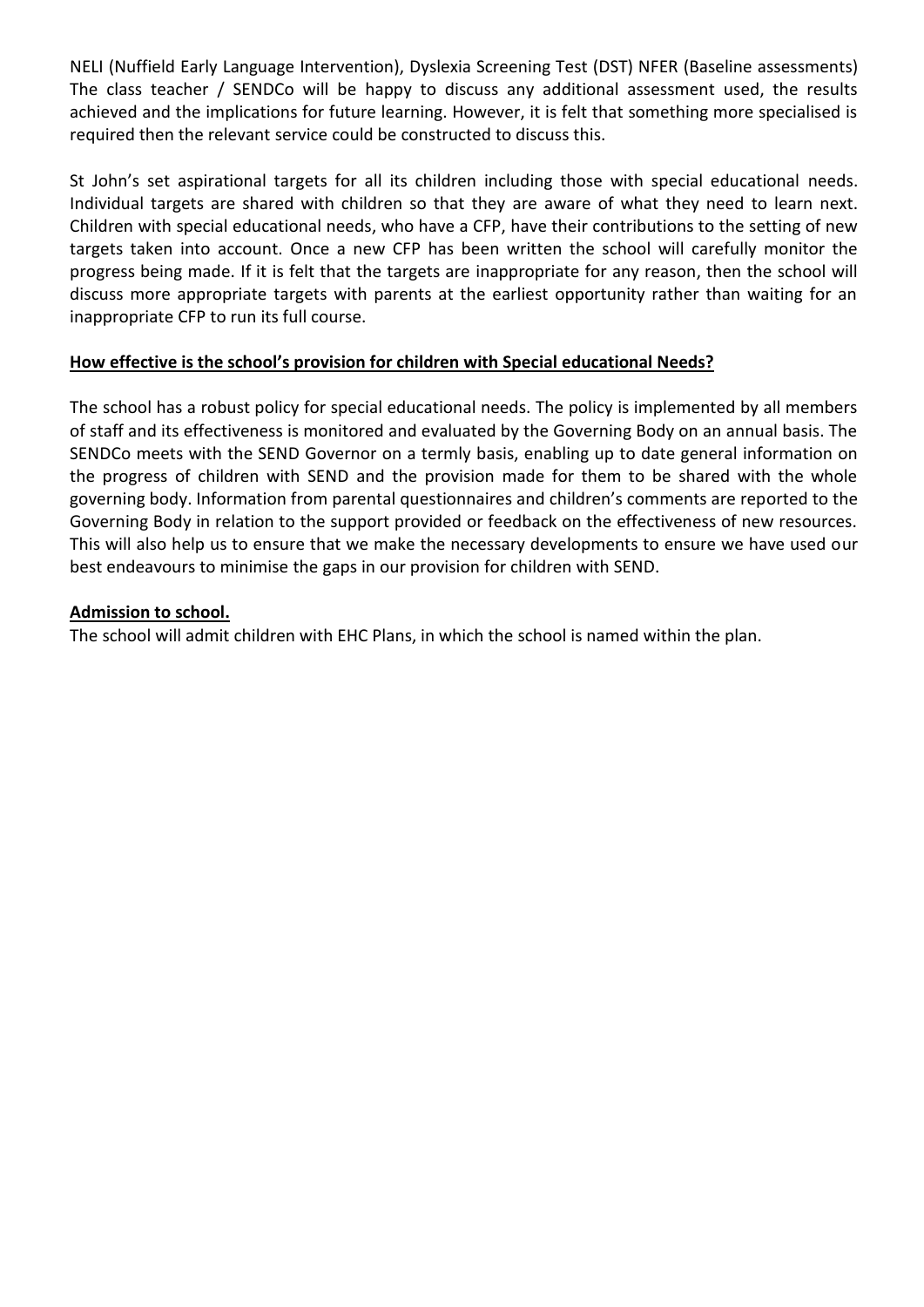# Frequently asked questions

**Who are the best people to talk to in this school about my child's difficulties with learning/ Special Educational Needs or Disability (SEND)?**

# **Class teacher**

Responsible for:

•Checking on the progress of your child and identifying, planning and delivering any additional help your child may need (this could be things like targeted work, additional support) and letting the SENDCo know as necessary.

•Writing Child Focused Plans (CFP), and sharing and reviewing these with parents at least once each term and planning for the next term.

•Ensuring that all staff working with your child in school are supported to deliver the planned work/programme for your child, so they can achieve the best possible progress. This may involve the use of additional adults, outside specialist help and specially planned work and resources.

•Ensuring that the school's SEND Policy is followed in their classroom and for all the pupils they teach with any SEND.

# **Special educational Needs and Disabilities Co-ordinator (SENDCo)**

Responsible for:

•Coordinating all the support for children with special educational needs or disabilities (SEND) and developing the school's SEND Policy to make sure all children get a consistent, high quality response to meeting their needs in school.

•Ensuring that you are:

◦involved in supporting your child's learning

◦kept informed about the support your child is getting

◦involved in reviewing how they are doing

•Liaising with all the other people who may be coming into school to help support your child's learning e.g. Speech and Language Therapy, Educational Psychology etc...

•Updating the school's SEND register/ Provision map (a system for ensuring all the SEND needs of pupils in this school are known) and making sure that there are excellent records of your child's progress and needs.

•Providing specialist support for teachers and support staff in the school so they can help children with SEND in the school achieve the best progress possible.

# **Headteacher**

Responsible for:

•The day to day management of all aspects of the school, including support for children with SEND.

•Responsibility is given to the SENDCo and class teachers, but the headteacher is still responsible for ensuring that they carry out their roles and that your child's needs are met.

•The headteacher must make sure that the Governing Body is kept up to date about any issues in the school relating to SEND.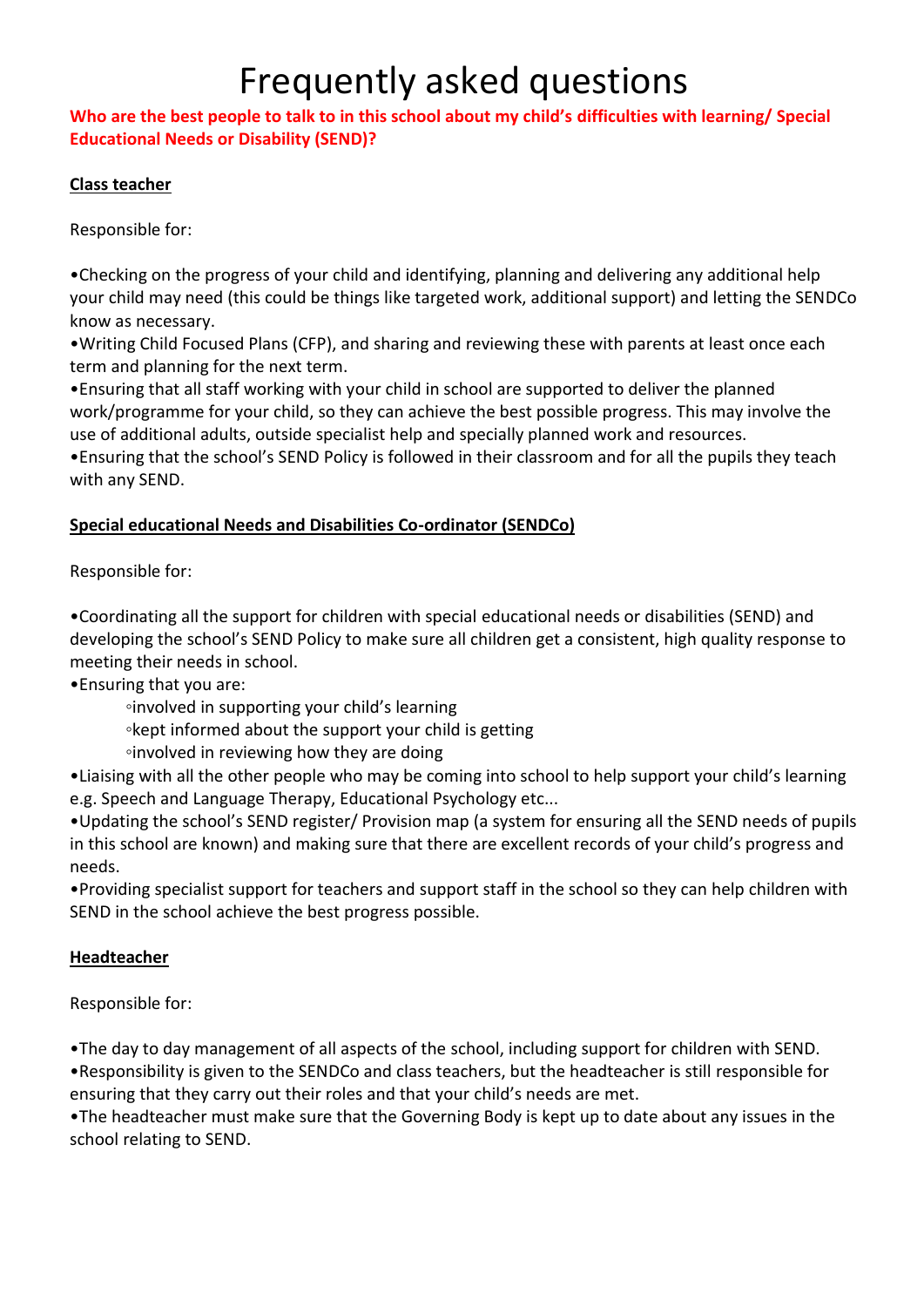# **SEN Governor**

Responsible for:

•Making sure that the necessary support is made for any child who attends the school who has SEND.

# **What are the different types of support available for children with SEND in St. John's?**

Class teacher input via excellent targeted classroom teaching also known as Quality First Teaching.

#### *For your child this would mean:*

•That the teacher has the highest possible expectations for your child and all pupils in their class.

•That all teaching is based on building on what your child already knows, can do and can understand.

•Different ways of teaching are in place so that your child is fully involved in learning in class. This may involve things like using more practical learning.

•Specific strategies (which may be suggested by the SENDCO or outside staff) are in place to support your child to learn.

•Your child's teacher will have carefully checked on your child's progress and will have decided that your child has gaps in their understanding/learning and needs some extra support to help them make the best possible progress.

# *All children in school should be getting this as a part of excellent classroom practice when needed.*

#### **Specific small group work**

These groups, are often called Intervention groups by schools and may be:

- •Run in the classroom or outside.
- •Run by a teacher or most often a Teaching assistant who has had training to run them.

#### **Stage of SEN Code of Practice: SEN Support**

This means children have been identified by the class teacher as needing some extra support in school.

# *For your child this would mean:*

•They will engage in group sessions with specific targets to help them to make more progress. •A Teaching Assistant / teacher will run these 1:1 or small group sessions using the teacher's plan

# *This type of support is available for any child who has specific gaps in their understanding of a subject/area of learning.*

This can also move forward and children are identified by the class teacher/SENDCo or Headteacher as needing some extra specialist support in school from a professional outside the school. This may be from:

- Local Authority central services such as the Sensory Service (for students with a hearing or visual need) or specialist teacher.
- •Outside agencies such as the Speech and Language therapy (SALT) Service

#### *For your child this would mean:*

•Your child will have been identified by the class teacher/SENDCo (or you will have raised your worries) as needing more specialist input; or in addition to quality first teaching and intervention groups.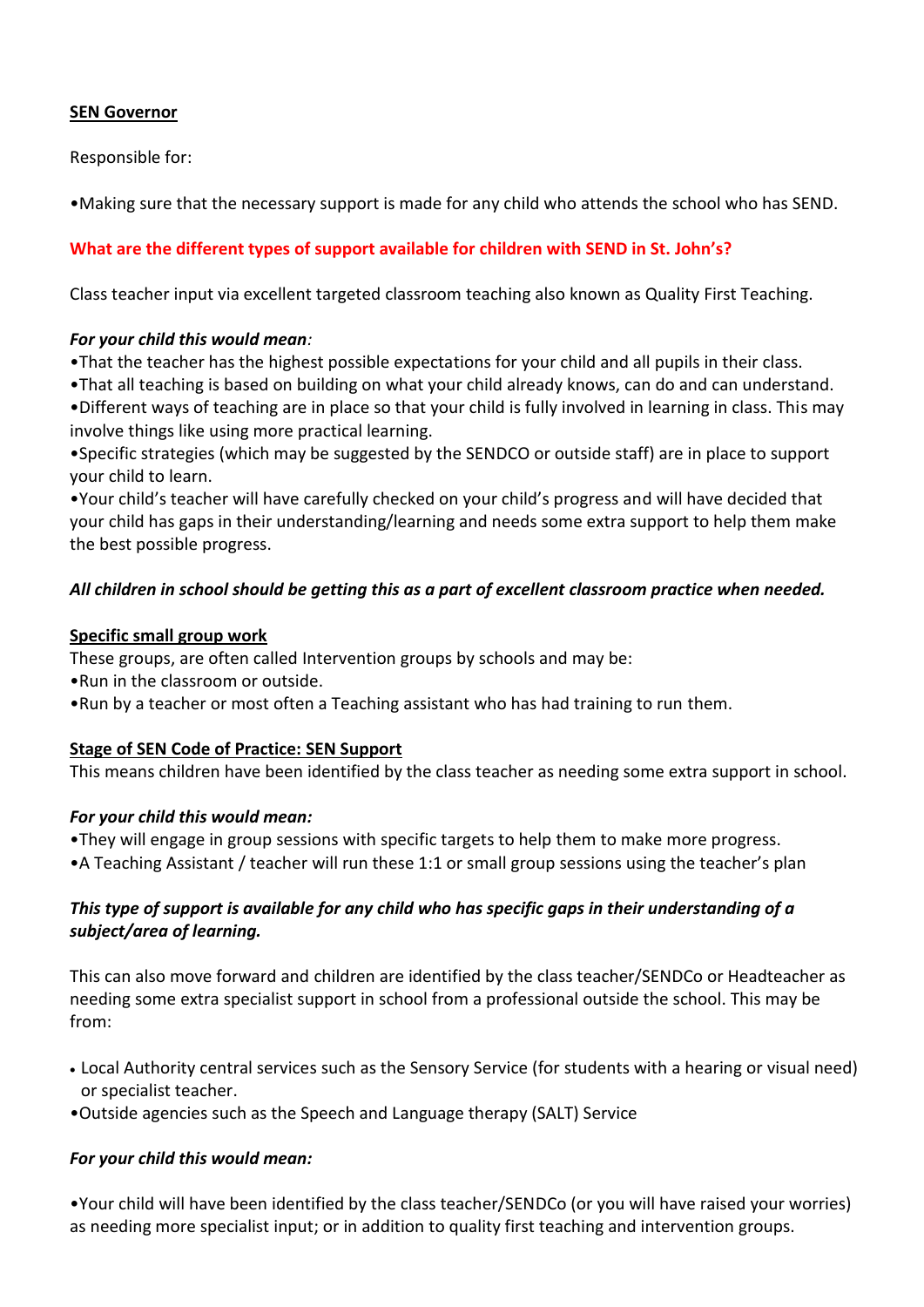•You will be asked to come to a meeting to discuss your child's progress and help plan possible ways forward.

•You may be asked to give your permission for the school to refer your child to a specialist professional e.g. a Speech and Language Therapist or Educational Psychologist. This will help the school and yourself understand your child's particular barriers to learning better and be able to support them more effectively in school.

•The specialist professional will work with your child to understand their needs and make recommendations, which may include:

◦Making changes to the way your child is supported in class e.g. some individual support or changing some aspects of teaching to support them better ◦Support to set better targets which will include their specific expertise ◦A group run by school staff under the guidance of outside professional e.g. speech and language, OT/Physio ◦A group or individual work with outside professional

•The school may suggest that your child needs some agreed individual support in school. They will tell you how the support will be used and what strategies will be put in place.

This type of support is available for children with specific barriers to learning that cannot be overcome through Quality First Teaching and intervention groups.

# **Specified Individual support for your child**.

This is usually provided via an Education, Health and Care Plan (EHCP). This means your child will have been identified by the class teacher/SENDCo as needing a particularly high level of individual or small group teaching, which cannot be provided from the budget available to the school.

Usually your child will also need specialist support in school from a professional outside the school. This may be from:

•Local Authority central services such as the Educational Psychologist, specialist teacher or Sensory Service (for students with a hearing or visual need)

•Outside agencies such as the Speech and Language therapy (SALT) Service.

# *For your child this would mean:*

•The school (or you) can request that the Local Authority carry out a statutory assessment of your child's needs. This is a legal process which sets out the type of provision that will be provided for your child, Education Health Care Needs Assessment (EHCNA).

•After the school have sent in the request to the Local Authority they will decide whether they think your child's needs (as described in the paperwork provided), seem complex enough to need a statutory assessment. If this is the case they will ask you and all professionals involved with your child to write a report/ advice outlining your child's needs. If they do not think your child needs this, they will ask the school to continue with the support at SEN Support level.

•After the reports have all been sent in the Local Authority will decide if your child's needs are severe, complex and lifelong and that they need more than Quality First Teaching (QFT) to make good progress. If this is the case they will write an EHC Plan. If this is not the case, they will ask the school to continue with the support at SEN Support level and also set up a meeting in school to ensure a plan is in place to ensure your child makes as much progress as possible.

•The EHC Plan will outline the level of individual/small group provision your child will receive from the school and how the support should be used and what strategies must be put in place. It will also have long and short term objectives for your child.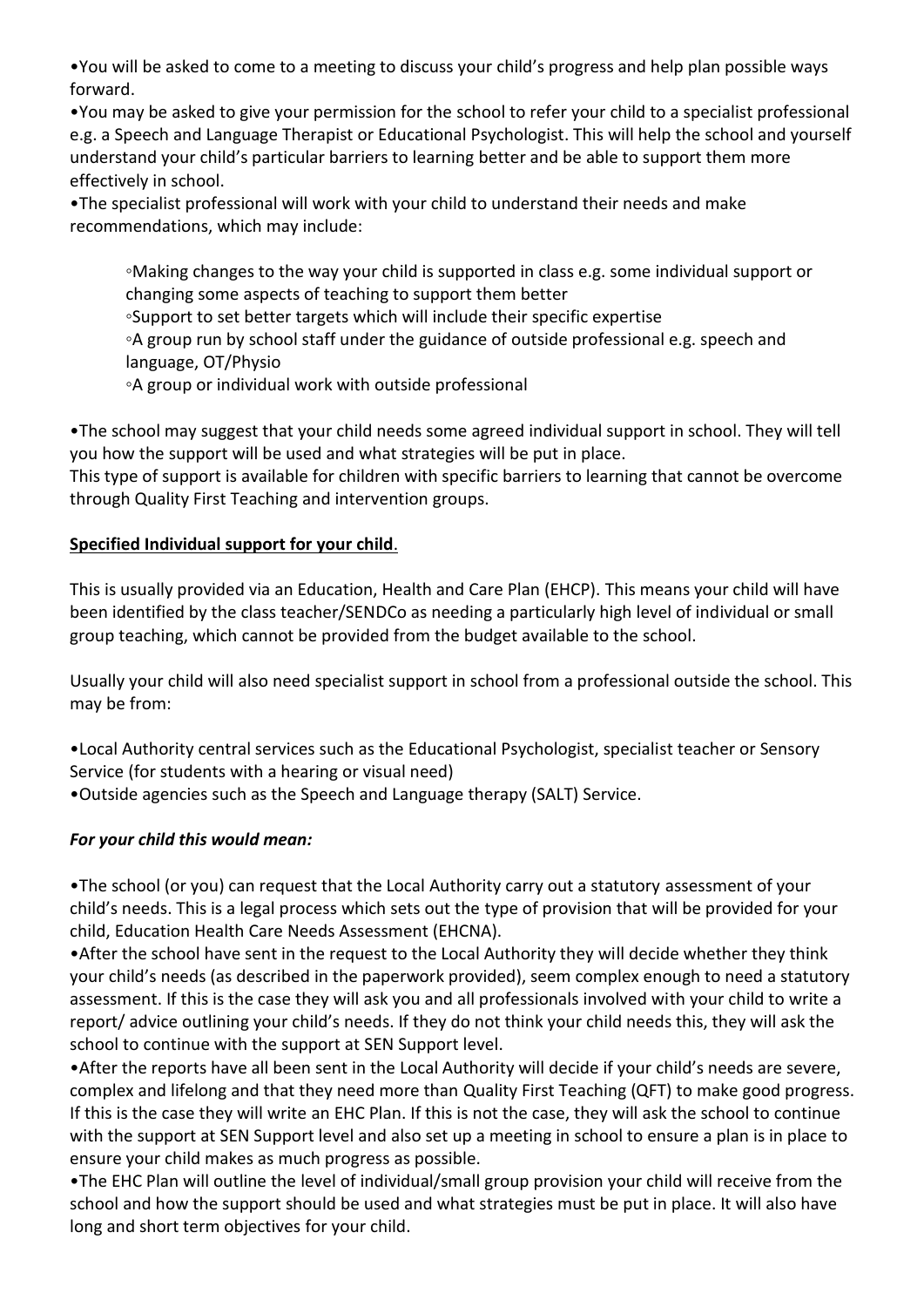•The additional adult may be used to support your child with whole class learning, run individual programmes or run small groups including your child.

This type of support is available for children whose learning needs are severe, complex and/or lifelong

# **How can I let the school know I am concerned about my child's progress in school?**

•If you have concerns about your child's progress you should speak to your child's class teacher initially. •If you are not happy that the concerns are being managed and that your child is still not making progress you should speak to the SENDCo or Headteacher

•If you are still not happy you can speak to the school SEND Governor.

# **How will the school let me know if they have any concerns about my child's learning in school?**

If your child is then identified as not making progress the school will set up a meeting to discuss this with you in more detail and to:

- listen to any concerns you may have
- plan any additional support your child may receive
- discuss with you any referrals to outside professionals to support your child's learning

# **How is the progress of my child monitored St John's?**

- Your child's progress is continually monitored by his/her class teacher. This is done on a lesson by lesson basis for core subjects so misconceptions can be quickly addressed.
- His/her progress is reviewed formally every term and a National Curriculum level given in reading, writing and maths.
- At the end of each key stage (i.e. at the end of year 2 and year 6) all children are required to be formally assessed using Standard Assessment Tests (SATS). This is something the government requires all schools to do.
- Children at SEN Support level will have a CFP (Child Focused Plan). These CFP's are monitored, reviewed and planned every term with the involvement of the class teacher, child and parents. Children's opinions are sought through a One Page Profile, if appropriate.
- The progress of children with an EHC Plan is formally reviewed at an Annual Review with all adults involved with the child's education.
- The SENDCO will also log and track class results on a termly basis and keep a record of amounts of progress made by each child in the school identified as having SEND.

# **How is extra support allocated to children and how do they move between the different levels?**

•The school budget, received from Barnsley LA, includes money for supporting children with SEND.

•The Head Teacher decides on the budget for Special Educational Needs and Disabilities in consultation with the school governors, on the basis of needs in the school.

•The Head Teacher and the SENDCo discuss all the information they have about SEND in the school, including:

- the children getting extra support already
- the children needing extra support
- the children who have been identified as not making as much progress as would be expected and decide what resources/training and support is needed.

•All resources/training and support are reviewed regularly and changes made as needed.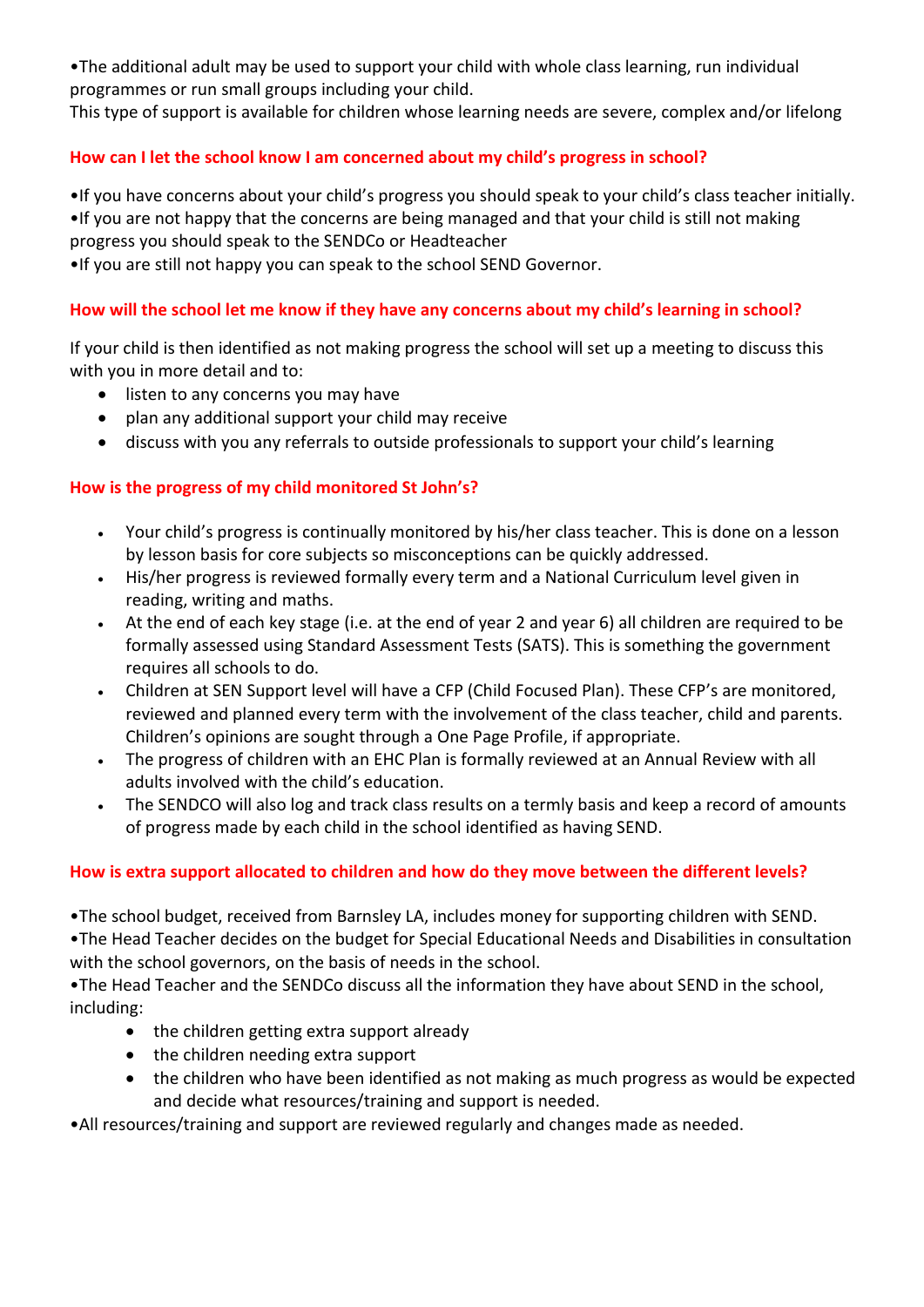#### **Who are the other people providing services to children with an SEND in this school?**

#### **Directly funded by the school**:

- Educational Psychology Service
- Staff Training
- 1:1 interventions and resources
- Additional Speech and Language Therapy input to provide a higher level of service to the school.
- Thrive
- Sensory Service for children with visual or hearing needs
- Specialist teacher support, e.g. social, communication and interaction

#### **Paid for centrally by the Local Authority but delivered in school:**

- Sensory Service for children with visual or hearing needs (At EYFS level)
- Specialist teacher support, e.g. social, communication and interaction. (At EYFS level)
- Educational Psychologist (At statutory assessment stage)

#### **Provided and paid for by the Health Service but delivered in school:**

- •School Nurse
- •Occupational Therapy
- •Physiotherapy
- •Speech and Language Therapy.

# **How are the teachers in school helped to work with children with an SEND and what training do they have?**

- •The SENDCo's job is to support the class teacher in planning for children with SEND.
- •The school has a training plan for all staff to improve the teaching and learning of children including those with SEND. This includes whole school training on SEND issues such as ASD, SEMH and Speech and language difficulties.
- •Individual teachers and support staff attend training courses run by outside agencies that are relevant to the needs of specific children in their class.

#### H**ow will the teaching be adapted for my child with SEND?**

•Class Teachers plan lessons according to the specific needs of all groups of children in their class, and will ensure that your child's needs are met.

- •Specially trained support staff can adapt the teachers planning to support the needs of your child where necessary.
- •Specific resources and strategies will be used to support your child individually and in groups.
- •Planning and teaching will be adapted on a daily basis if needed to meet your child's learning needs.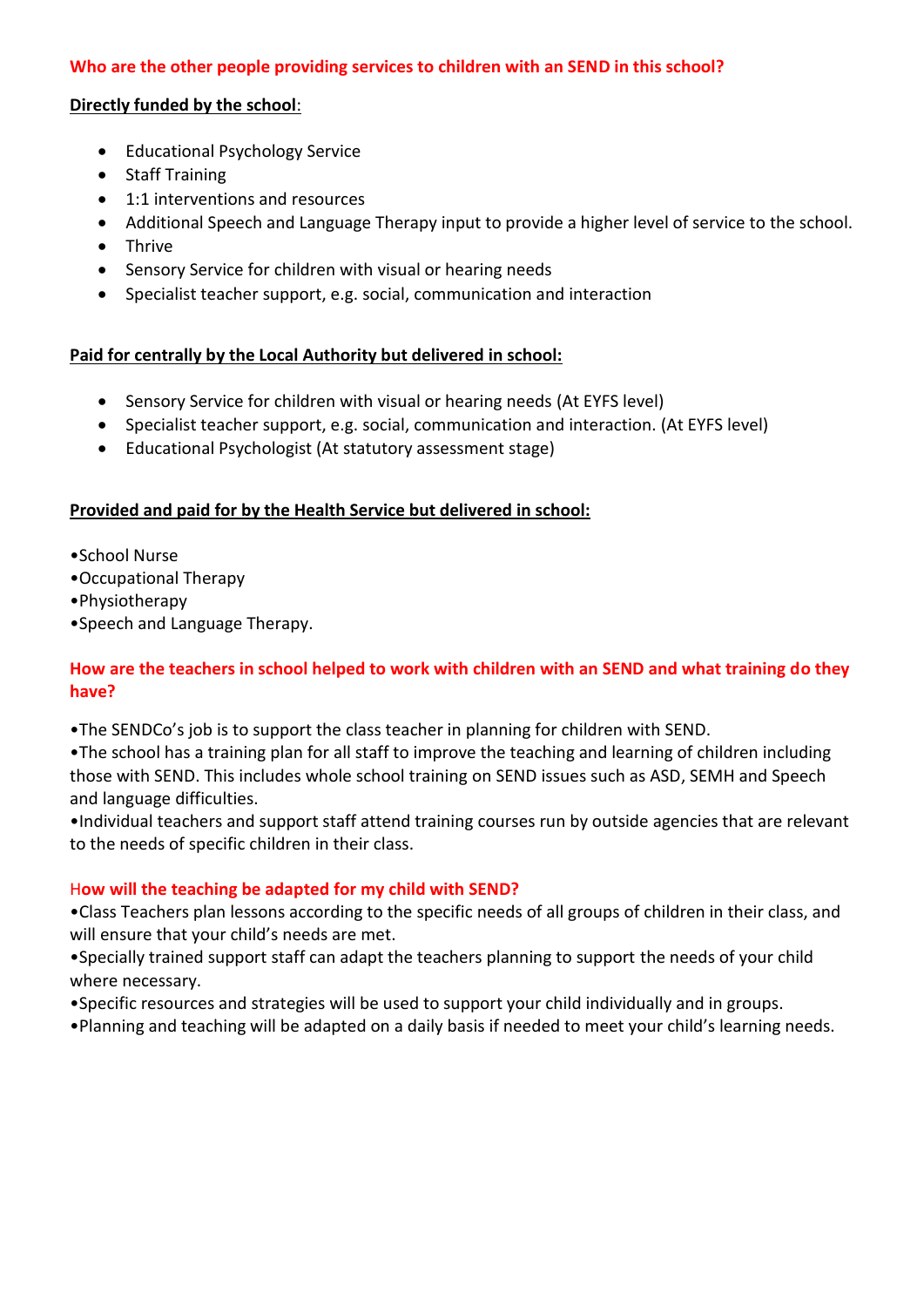# **How will we measure the progress of your child in school?**

- Your child's progress is continually monitored by their class teacher.
- Their progress is reviewed formally every term and a standardised score given in reading and maths.
- At the end of Y1 all children sit an externally set Phonics Screening Check, the results are published nationally.
- At the end of each key stage (i.e. at the end of year 2 and year 6) all children are required to be formally assessed using Standard Assessment Tests (SATS). This is something the government requires all schools to do and are the results that are published nationally.
- Children at SEN Support will have either have a CFP or their provision tracked on the whole class provision map which will be reviewed with your involvement, every term and the plan for the next term made.
- The progress of children with an EHC Plan is formally reviewed at an Annual Review with all adults involved with the child's education.
- The SLT and SENDCo will also check that your child is making good progress within any individual work and in any group that they take part in.

# **What support do we have for you as a parent of child with an SEND?**

- The class teacher is regularly available to discuss your child's progress or any concerns you may have and to share information about what is working well at home and school so similar strategies can be used.
- The SENDCo is available to meet with you to discuss your child's progress or any concerns/worries you may have.
- All information from outside professionals will be discussed with you with the person involved directly, or where this is not possible, in a report.
- CFP's will be reviewed with your involvement each term.
- Homework will be adjusted as needed to your child's individual needs.
- A home/school contact book may be used to support communication with you, when this has been agreed to be useful for you and your child.

# **How is St. John's accessible to children with SEND?**

- The upstairs of the Key stage 2 and LKS2 buildings is accessible via lifts and stairs,
- Both sites have a hygiene suite which includes a child's toilet and a disabled toilet.
- All doors on both sites are wide enough for wheelchair access
- We ensure that equipment used is accessible to all children regardless of their needs.
- After school club provision is accessible to all children including those with SEND.
- Extra curricular activities are accessible for children with SEND.

# **How will we support your child when they are leaving this school? OR moving on to another class?**

We recognise that transitions can be difficult for a child with SEND and take steps to ensure that any transition is as smooth as possible.

# **If your child is moving child to another school:**

- We will contact the school SENDCO and ensure they know about any special arrangements or support that need to be made for your child.
- We will make sure that all records about your child are passed on as soon as possible.